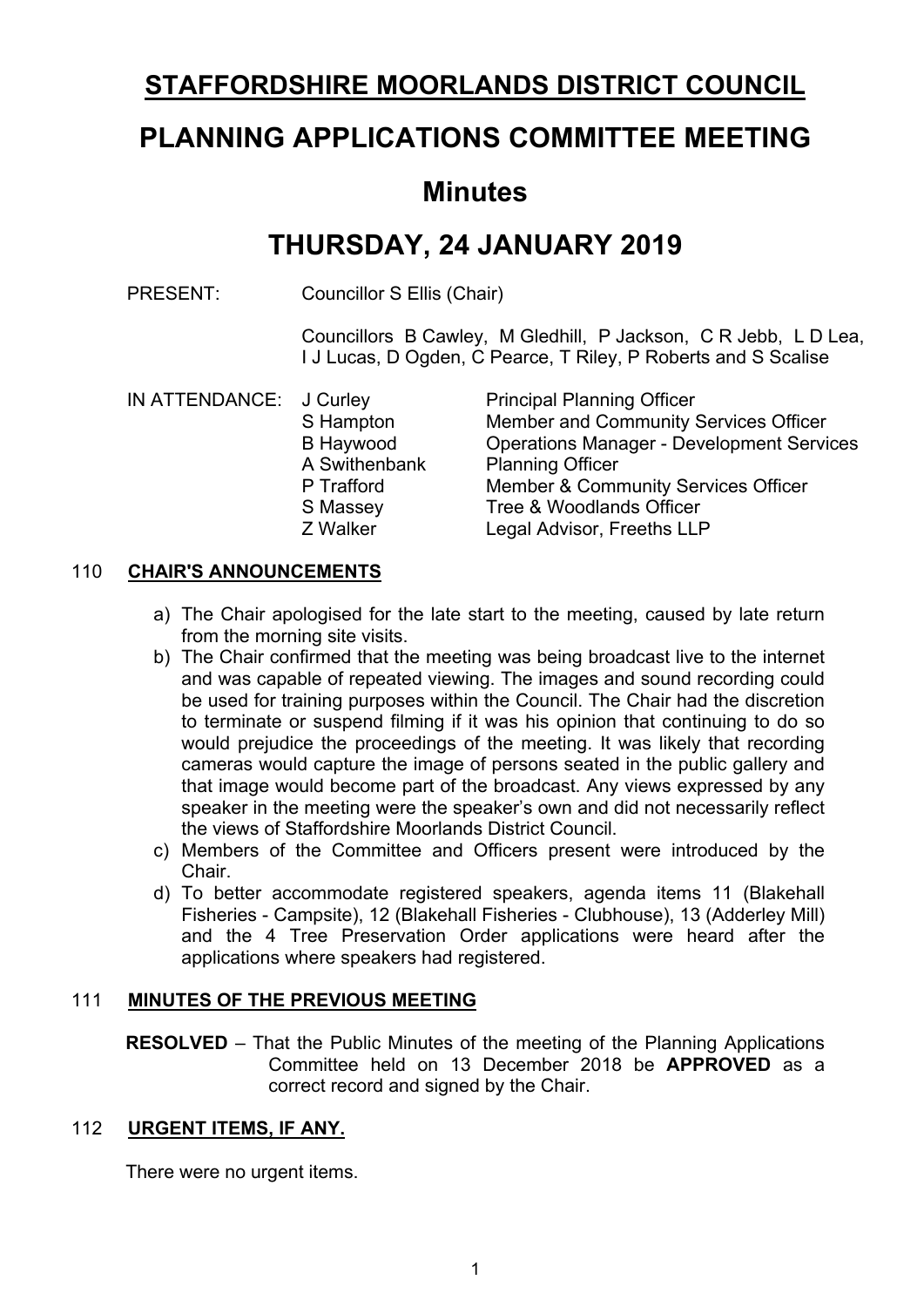# 113 **DECLARATIONS OF INTEREST**

The following declarations were made at this point, unless otherwise stated:-

| <b>Agenda Item</b>                                                            | <b>Member Declaring</b><br><b>Interest</b>                                                                            | <b>Nature of Interest</b>                                                                                          |  |  |
|-------------------------------------------------------------------------------|-----------------------------------------------------------------------------------------------------------------------|--------------------------------------------------------------------------------------------------------------------|--|--|
| Agenda Item $6 - T.P.O.$<br>at St. Chad's Church,<br><b>Bagnall</b>           | Cllrs. Cawley, Ellis,<br>Gledhill, Jackson, Jebb,<br>Lea, Lucas, Ogden,<br>Pearce, Riley, Roberts &<br><b>Scalise</b> | "Other" – Site managed by<br><b>SMDC</b>                                                                           |  |  |
| Agenda Item $7 - T.P.O.$<br>at Ballington<br>View/Ashcombe Way,<br>Leek       | Cllrs. Cawley, Ellis,<br>Gledhill, Jackson, Jebb,<br>Lea, Lucas, Ogden,<br>Pearce, Riley, Roberts &<br><b>Scalise</b> | "Other" – Site managed by<br><b>SMDC</b>                                                                           |  |  |
| Agenda Item $8 - T.P.O.$<br>at Christ Church, Upper<br>Tean                   | Cllrs. Cawley, Ellis,<br>Gledhill, Jackson, Jebb,<br>Lea, Lucas, Ogden,<br>Pearce, Riley, Roberts &<br><b>Scalise</b> | "Other" – Site managed by<br><b>SMDC</b>                                                                           |  |  |
| Agenda Item $9 - T.P.O.$<br>at Brough Park, Leek                              | Cllrs. Cawley, Ellis,<br>Gledhill, Jackson, Jebb,<br>Lea, Lucas, Ogden,<br>Pearce, Riley, Roberts &<br><b>Scalise</b> | "Other" – Site managed by<br><b>SMDC</b>                                                                           |  |  |
|                                                                               | Steve Massey                                                                                                          | <b>Disclosable Pecuniary</b><br>Interest – Tree in question<br>behind own property                                 |  |  |
| Agenda Item 10 -                                                              | <b>Cllr. Colin Pearce</b>                                                                                             | "Other" - Chair of Checkley<br>Parish Council. Took no part<br>in Parish Council discussions                       |  |  |
| SMD/2018/0509 - Land<br>adj. to Daisy Bank Farm,<br><b>Upper Tean</b>         | Cllrs. Cawley, Ellis,<br>Gledhill, Jackson, Jebb,<br>Lea, Lucas, Ogden,<br>Pearce, Riley, Roberts &<br><b>Scalise</b> | "Other" - 2 speakers were<br>fellow district councillors.                                                          |  |  |
| Agenda Items 11 & 12 -<br>SMD/2018/0677 & 705-<br><b>Blakehall Fisheries,</b> | Cllr. Jackson                                                                                                         | "Other" - Made comments at<br><b>Cheadle Town Council re</b><br>previous application -<br>alleged predetermination |  |  |
| Cheadle                                                                       | Cllr. Roberts                                                                                                         | "Other" - Ward Councillor,<br>took no part in Parish<br><b>Council discussions</b>                                 |  |  |
| Agenda Item 13-<br>SMD/2018/0704-<br>Adderley Mill, Cheadle                   | Cllr. Roberts                                                                                                         | "Other" - Ward Councillor,<br>took no part in Parish<br><b>Council discussions</b>                                 |  |  |
| Agenda Item 14 -<br>SMD/2018/0711-<br>Highfield, Leek                         | Cllr. Ogden                                                                                                           | "Other" - Assisted with<br>previous events at Leek<br><b>Cricket Club</b>                                          |  |  |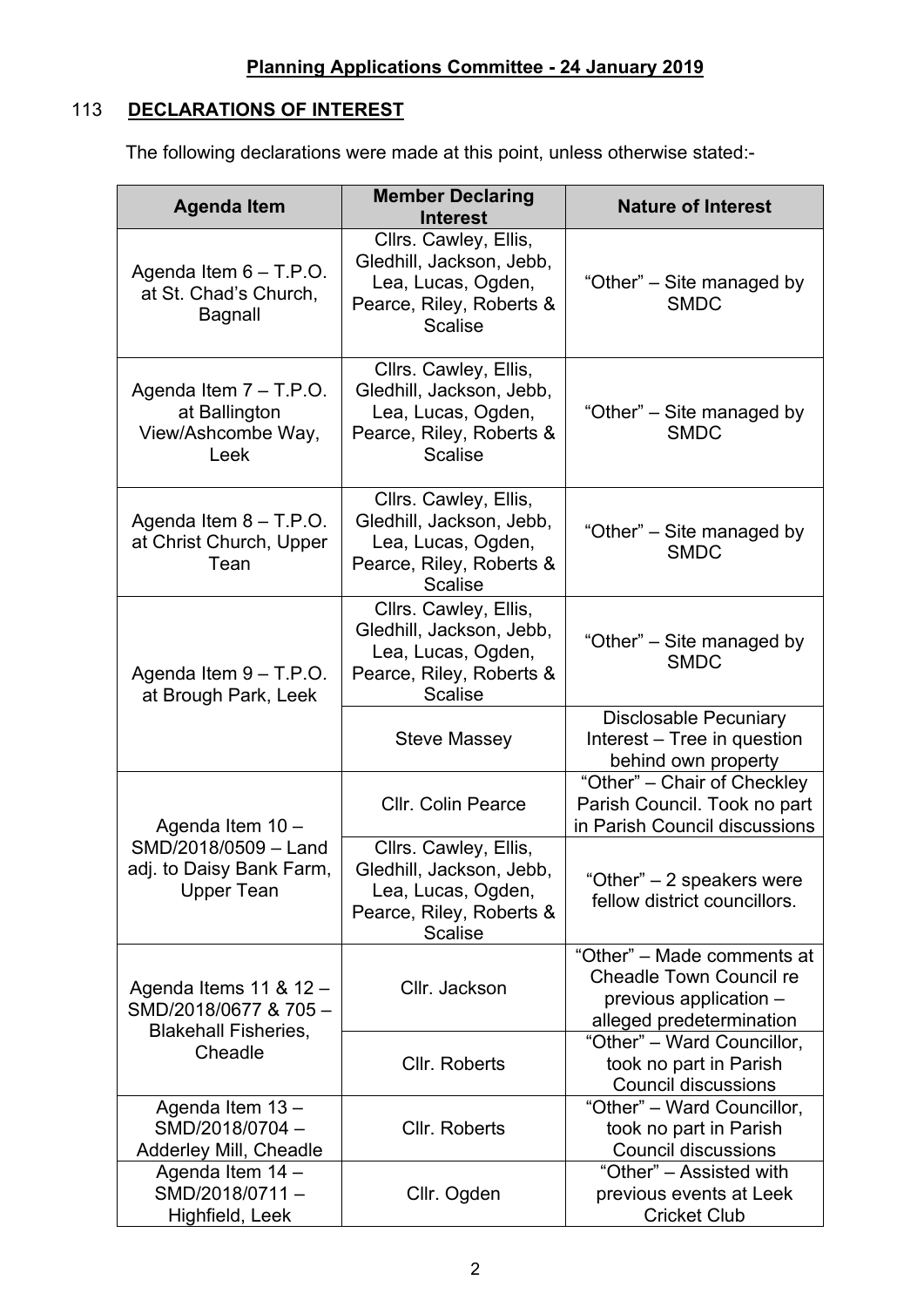# **Planning Applications Committee - 24 January 2019**

| <b>Agenda Item</b>                                                                         | <b>Member Declaring</b><br><b>Interest</b>                                                                            | <b>Nature of Interest</b>                                                   |  |
|--------------------------------------------------------------------------------------------|-----------------------------------------------------------------------------------------------------------------------|-----------------------------------------------------------------------------|--|
| Agenda Item 14 -<br>SMD/2018/0711-<br>Highfield, Leek                                      | Cllrs. Cawley, Ellis,<br>Gledhill, Jackson, Jebb,<br>Lea, Lucas, Ogden,<br>Pearce, Riley, Roberts &<br><b>Scalise</b> | "Other" – 1 speaker was a<br>previous SMDC employee                         |  |
| Agenda Item 16 -<br>SMD/2018/0696 - Land<br>SE of A521/A50 Bypass,<br><b>Blythe Bridge</b> | Cllr. Pearce                                                                                                          | <b>Disclosable Pecuniary</b><br>Interest – A relation owns<br>land adjacent |  |
|                                                                                            | Cllr. Redfern                                                                                                         | "Other" – Near neighbour (6<br>properties away)                             |  |
| Agenda Item 17 -<br>SMD/2018/0521-153<br>Park Lane, Biddulph                               | Cllrs. Cawley, Ellis,<br>Gledhill, Jackson, Jebb,<br>Lea, Lucas, Ogden,<br>Pearce, Riley, Roberts &<br><b>Scalise</b> | "Other" – Speaker was a<br>fellow District Councillor                       |  |

# 114 **SMD/2018/0509 - LAND ADJACENT TO DAISY BANK FARM, UTTOXETER ROAD, UPPER TEAN**

**OUTLINE PLANNING PERMISSION WITH DETAILS OF ACCESS (ALL OTHER MATTERS RESERVED) FOR RESIDENTIAL DEVELOPMENT OF UP TO 55 DWELLINGS INCLUDING CREATION OF A NEW ACCESS, CAR PARKING AND ANCILLARY LANDSCAPING FOR BELMONT INVESTORS..**

(Report recommended Approval)

*(All Councillors present had declared "other" interests.)*

**RECEIVED** – Representations from the undermentioned speakers:-

# **Against the application:**

| Mrs. Amanda Perrett        | $\sim 100$ | <b>Local Resident</b>              |  |
|----------------------------|------------|------------------------------------|--|
| Mr. Dave Stafford          | $\sim$     | <b>Local Resident</b>              |  |
| Mr. Nigel Marsh            | $\sim 100$ | Vice-Chair - Upper Tean Residents' |  |
|                            |            | Association                        |  |
| <b>Cllr. Keith Flunder</b> | $\sim 100$ | On behalf of Ward Cllr.            |  |
| <b>Cllr. Mark Deaville</b> | $\sim$     | County Cllr.                       |  |
|                            |            |                                    |  |

# **For the application:**

Mr. Doug Hann The Applicant's Agent

- NOTED 1. Late Representations Report (LRR) contained:
	- 1 letter of objection:
	- amendment to condition1 to reflect the fact that this was an outline application;
	- additional condition to confirm 2 storey development only and maximum height 7.5m.
	- 2. Objectors referred to a previous appeal decision on the same site. This related to a proposed barn extension.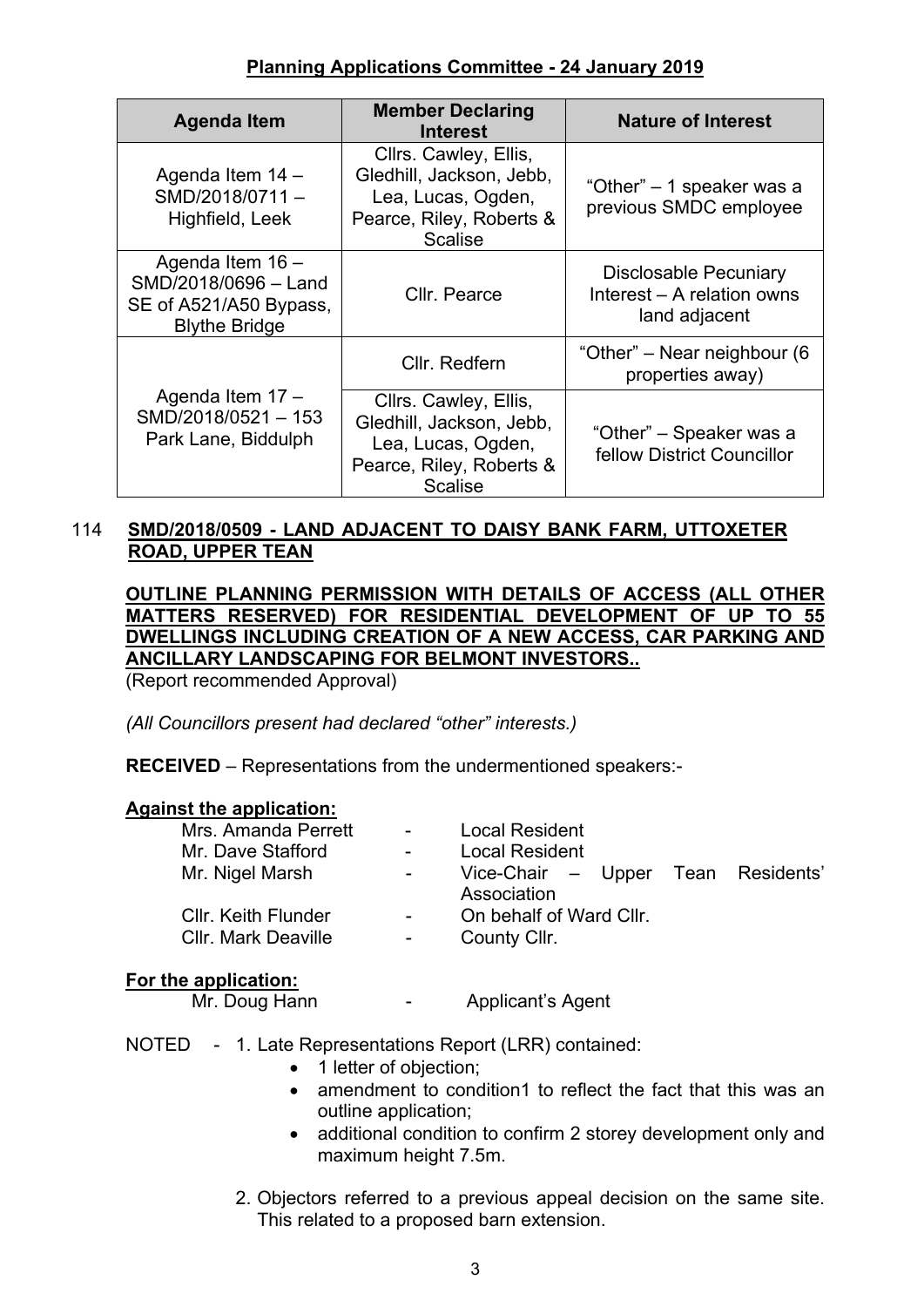# **Planning Applications Committee - 24 January 2019**

3. Members sympathised with objectors but could find no valid planning reasons for refusal.

Councillor Pearce proposed **REFUSAL**. However the motion was not seconded.

**RESOLVED** – 1. That the application be **APPROVED** for the reasons and based on the policies contained in the report, subject to the conditions and informatives in the report and the additional and amended conditions referred to above.

> 2. That, in the event of any changes being needed to the wording of the Committee's decision (such as to delete, vary or add conditions/informatives/planning obligations or reasons for approval/refusal) prior to the decision being issued, the Executive Director (Place) be delegated authority to do so in consultation with the Chairman of the Planning Applications Committee, provided that the changes do not exceed the substantive nature of the Committee's decision.

(Proposed by Councillor Jackson and Seconded by Councillor Cawley.)

# 115 **SMD/2018/0711 - HIGHFIELD, LEEK**

# **PROPOSED OUTLINE PLANNING PERMISSION WITH ALL MATTERS RESERVED (EXCEPT ACCESS) FOR THE ERECTION OF DWELLINGS FOR SAMMONS ARCHITECTURAL.**

(Report recommended Refusal)

*(Councillor Ogden had declared an "other" interest. Councillor Pearce remained out of the room for this application.)*

**RECEIVED** – Representations from the undermentioned speakers:-

#### **Against the application:**

Mr. Neal Simpson **-** Local Resident

#### **For the application:**

Mrs. Teresa Critchlow - Applicant's Agent Mr. David Allen **-** Applicant

# NOTED - 1. LRR contained:-

- correction to the quoted Ward, should be Leek North rather than Kingsley;
- Highways objection (together with an informative to be included with the Decision Notice that this refusal would not prejudice a later application if the access improvements as formally proposed under SMD/2017/0635 were included.)
- Tree & Woodlands officer's objection maintained.
- 2. Applicant's Agent confirmed that the 'red edge' was retained from the previous application in order to secure a 2<sup>nd</sup> 'free go'.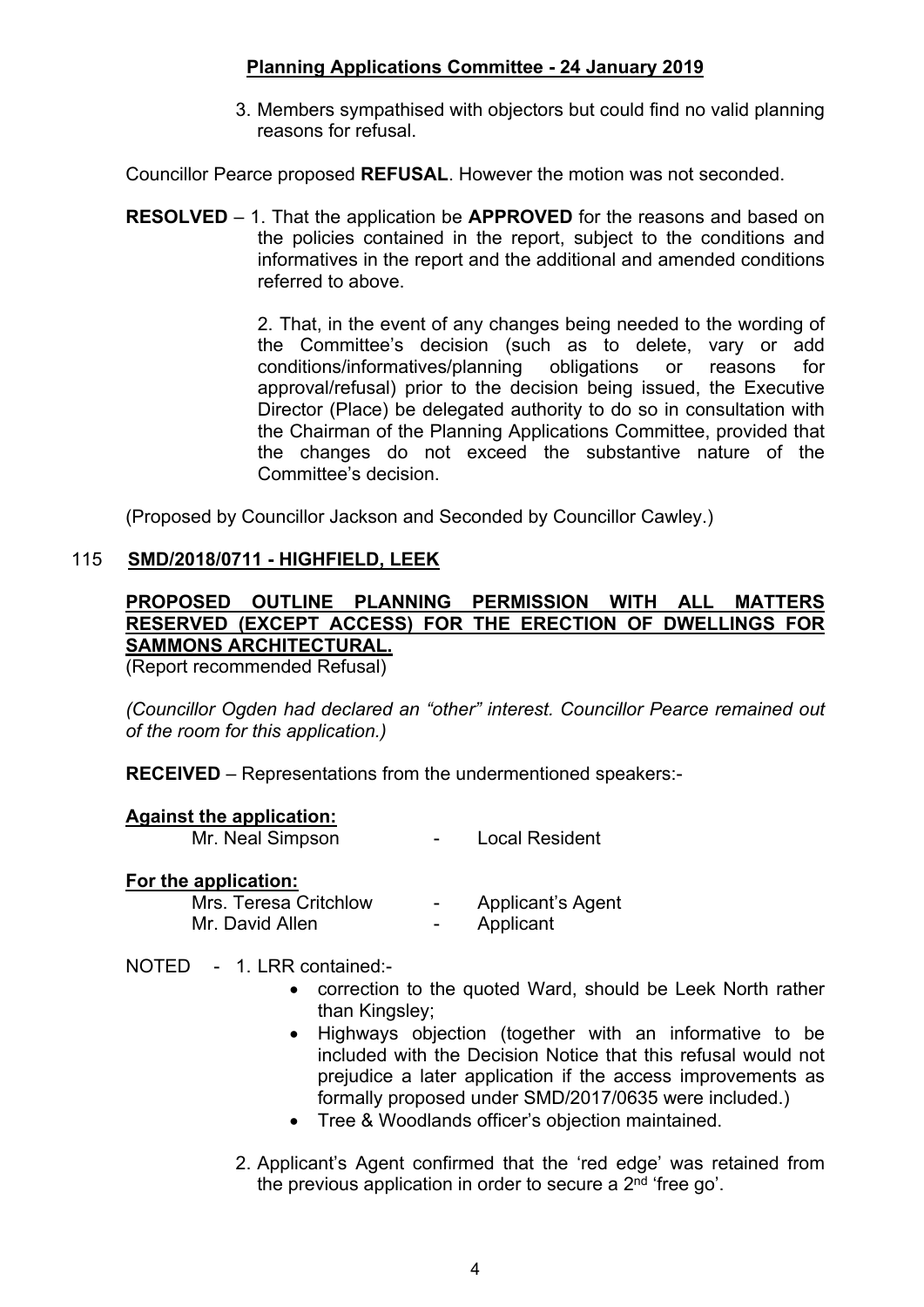# **Planning Applications Committee - 24 January 2019**

- 3. Trees & Woodlands officer confirmed that this application would involve the removal of 6 TPO protected trees which, although of lower quality to others on the site, were assessed as a group.
- **RESOLVED** 1. That the application be **REFUSED** for the reasons and based on the policies contained in the report and the update report.

(Proposed by Councillor Roberts and Seconded by Councillor Gledhill.)

# 116 **SMD/2018/0773 - BRIAR CLOUGH, CLAY LAKE, ENDON**

**APPLICATION FOR DEMOLITION OF EXISTING DWELLING AND CONSTRUCTION OF 2 NEW DWELLINGS FOR MR. RUSHTON.** (Report recommended Approval)

Councillor Cawley left the meeting prior to this application being heard.

**RECEIVED** – Representation from the undermentioned speaker:-

### **For the application:**

Mr. David Woodfine **-** Applicant's Agent

- NOTED 1. LRR contained 5 additional highways conditions concerning:-
	- Visibility splays:
	- Access drive surfacing;
	- No gates on the access;
	- Access to the public highway to be completed prior to the development being brought into use;
	- Dropped pram crossing.
	- 2. Members requested removal of Permitted Development Rights.

Councillor Roberts proposed **REFUSAL**, which was seconded by Councillor Pearce. However the motion was not voted upon as the proposal to **APPROVE** was carried.

**RESOLVED** – 1. That the application be **APPROVED** for the reasons and based on the policies contained in the report, subject to the conditions and informatives in the report and the additional conditions referred to above.

> 2. That, in the event of any changes being needed to the wording of the Committee's decision (such as to delete, vary or add conditions/informatives/planning obligations or reasons for approval/refusal) prior to the decision being issued, the Executive Director (Place) be delegated authority to do so in consultation with the Chairman of the Planning Applications Committee, provided that the changes do not exceed the substantive nature of the Committee's decision.

(Proposed by Councillor Gledhill and Seconded by Councillor Jebb.)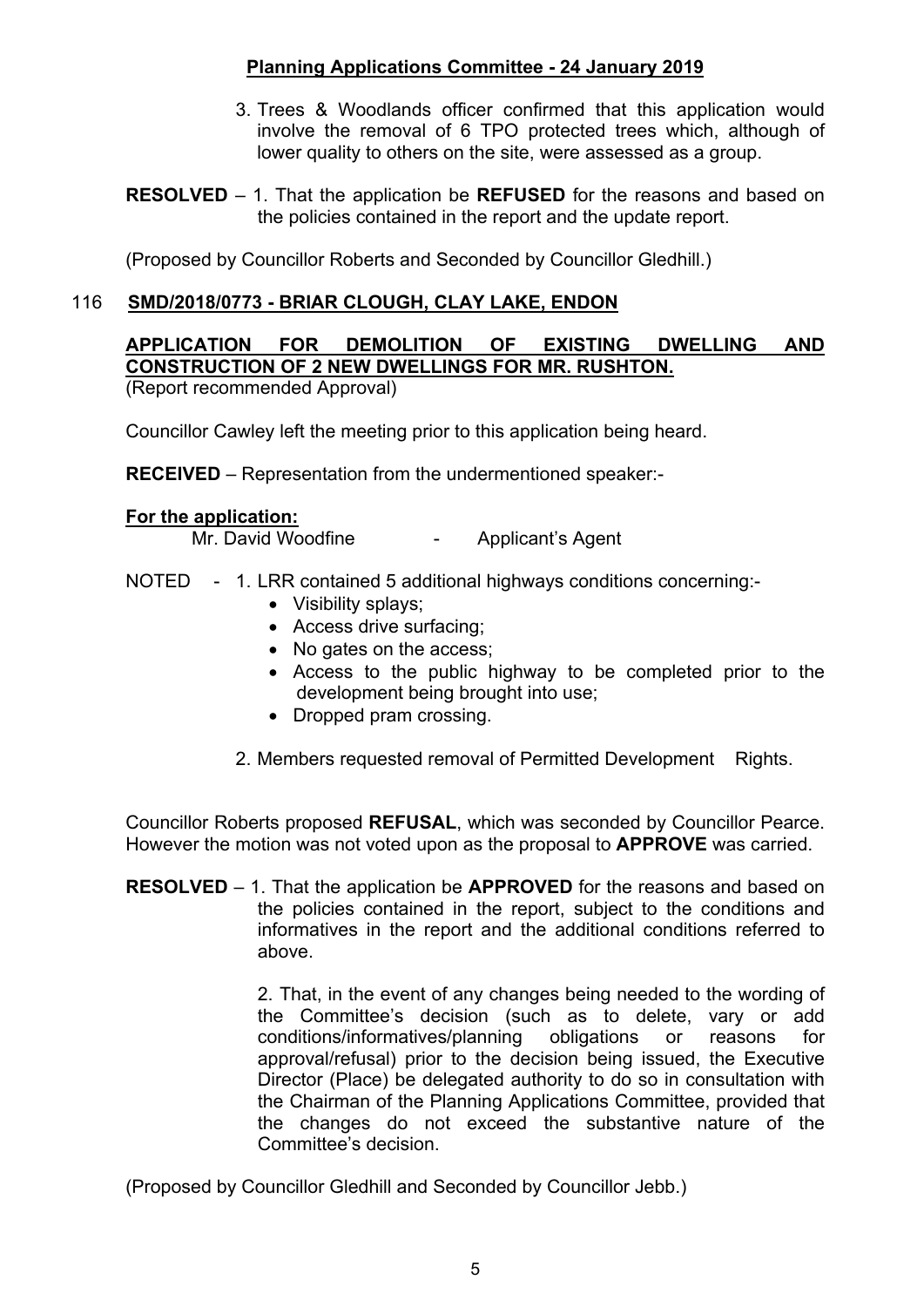# 117 **SMD/2018/0696 - LAND SOUTH EAST OF A.521/A.50 BYPASS, BLYTHE BRIDGE**

#### **FULL APPLICATION FOR A HAUL ROAD TO PROVIDE TEMPORARY CONSTRUCTION ACCESS TO PHASE 1 (REF. SMD/2017/0512) FOR ST. MODWEN HOMES.**

(Report recommended Approval)

*(Councillor Pearce had declared a disclosable pecuniary interest and left the room, taking no part in the discussion or vote.)*

**RECEIVED** – Representation from the undermentioned speakers:-

### **Against the application:**

Mr. Paul Meredith - Local resident

### **For the application:**

Mr. Peter Hayward **- Applicant's Agent** 

- NOTED 1. LRR contained:-
	- 3<sup>rd</sup> party reference to there being no right of way to cross Woodlands Lane at the point intended;
	- Ecology officer comments no objection;
	- Trees & woodlands officer comments and request for conditions relating to Great Crested Newts, Breeding Birds, Bats, Hedgehogs, Badgers, Hedgerow, Woodland habitats, Tree protection and Archaeology.
	- 2. Clarification given regarding timescale 12 months use of the Haul Road, then 6 months to re-instate.
	- 3. Legal Advisor confirmed that there were no technical objections.
	- 4. Condition requested that, in the event of approval, if the main Uttoxeter Road access was implemented within the 12 months use, the Haul Road was to cease use and the 6 month period for reinstatement was to commence immediately.
- **RESOLVED** 1. That the application be **APPROVED** for the reasons and based on the policies contained in the report, subject to the conditions and informatives in the report and the additional conditions referred to above.

2. That, in the event of any changes being needed to the wording of the Committee's decision (such as to delete, vary or add conditions/informatives/planning obligations or reasons for approval/refusal) prior to the decision being issued, the Executive Director (Place) be delegated authority to do so in consultation with the Chairman of the Planning Applications Committee, provided that the changes do not exceed the substantive nature of the Committee's decision.

(Proposed by Councillor Jackson and Seconded by Councillor Scalise.)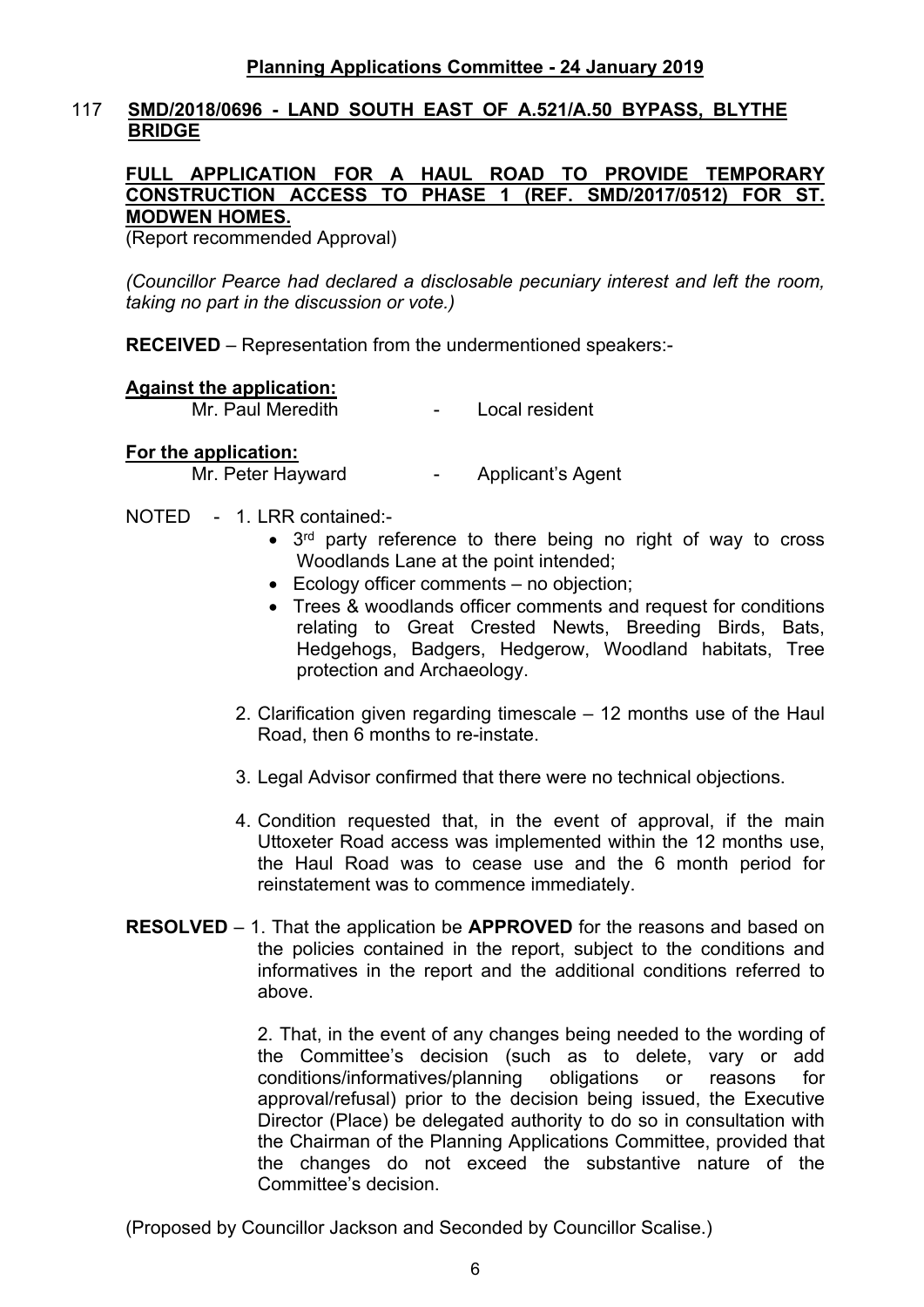# 118 **SMD/2018/0521 - 153 PARK LANE, BIDDULPH**

# **OUTLINE APPLICATION WITH DETAILS OF ACCESS, LANDSCAPING, LAYOUT AND SCALE (OTHER MATTERS RESERVED) FOR THE CONSTRUCTION OF A NEW DETACHED DWELLING FOR MR. S. LOWNDES.**

(Report recommended Approval)

*(All Councillors present, including Councillor Redfern had declared "other" interests.)*

**RECEIVED** – Representation from the undermentioned speaker:-

### **For the application:**

Cllr. John Redfern - Ward Councillor

Miss Rebecca Taylor had registered to speak against the application but declined to speak. The Legal Advisor read out a short message from an email sent in by Miss Taylor.

- NOTED 1. LRR contained an additional condition to remove Permitted Development Rights, comments from neighbour and case officer.
	- 2. Application was called-in to committee by Councillor Redfern.
- **RESOLVED** 1. That, contrary to officer recommendation, the application be **REFUSED** for the reasons and based on the policies stated below:-

# **Reasons / Policies:**

- Space about dwellings:
- Design no principal windows on 3 sides;
- Overlooking surrounding properties.

(Proposed by Councillor Roberts and Seconded by Councillor Scalise.)

Councillor Pearce left the meeting at this point.

### 119 **SMD/2018/0677 - BLAKEHALL FISHERIES,, NEW CLOSE FIELDS, CHEADLE**

# **PROPOSED CAMP SITE ANCILLARY TO BLAKEHALL FISHERIES FOR MR. J. HEATH.**

(Report recommended Approval)

*(Councillor Jackson had declared a disclosable pecuniary interest and left the room, taking no part in the discussion or vote. Councillor Roberts had declared an "other" interest.)*

NOTED - 1. LRR contained:

- Ecology Officer request for an additional condition for a Botanical survey and Landscape Management Plan;
- Trees & Woodlands Officer comments:
- Case Officer request to amend condition 4 regarding tree planting..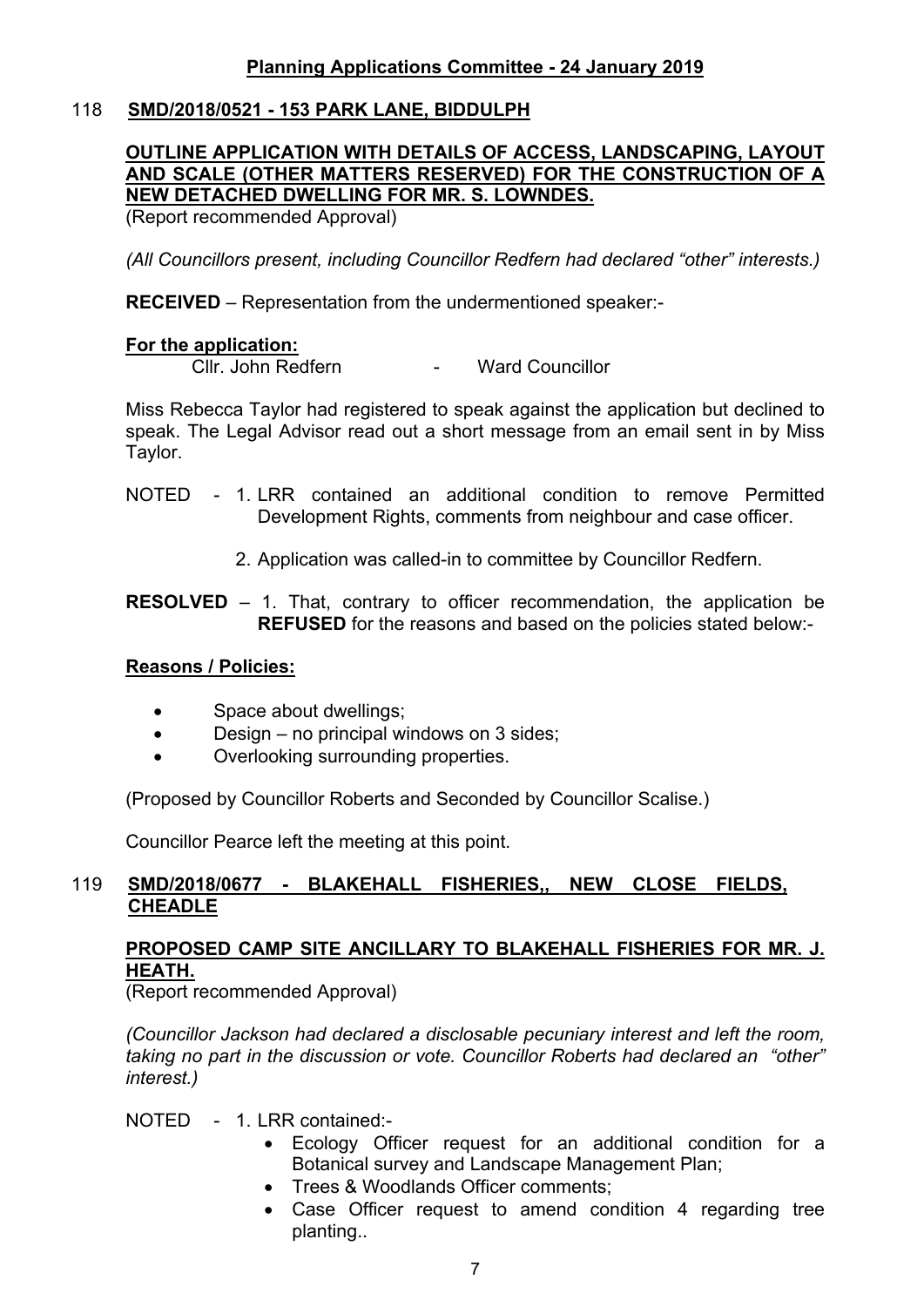- 2. This was a re-submission following committee refusal in 2018.
- 3. Additional conditions requested by Case Officer:-
	- Maximum of 20 tents:
	- Restriction on amplified music;
	- Lighting;
	- Management strategy to run the site.
- 4. Additional informative that if roadways were needed, a further planning application was required.
- **RESOLVED** 1. That the application be **APPROVED** for the reasons and based on the policies contained in the report, subject to the conditions and informatives in the report and the additional conditions and informative referred to above.

2. That, in the event of any changes being needed to the wording of the Committee's decision (such as to delete, vary or add conditions/informatives/planning obligations or reasons for approval/refusal) prior to the decision being issued, the Executive Director (Place) be delegated authority to do so in consultation with the Chairman of the Planning Applications Committee, provided that the changes do not exceed the substantive nature of the Committee's decision.

(Proposed by Councillor Roberts and Seconded by Councillor Gledhill.)

# 120 **SMD/2018/0705 - BLAKEHALL FISHERIES, NEW CLOSE FIELDS, CHEADLE**

# **PROPOSED ALTERATIONS AND EXTENSION TO THE EXISTING CLUB HOUSE FOR MR. J. HEATH.**

(Report recommended Approval)

*(Councillor Jackson had declared a disclosable pecuniary interest and remained out of the room, taking no part in the discussion or vote. Councillor Roberts had declared an "other" interest.)*

**RESOLVED** – 1. That the application be **APPROVED** for the reasons and based on the policies contained in the report, subject to the conditions and informatives in the report.

> 2. That, in the event of any changes being needed to the wording of the Committee's decision (such as to delete, vary or add conditions/informatives/planning obligations or reasons for approval/refusal) prior to the decision being issued, the Executive Director (Place) be delegated authority to do so in consultation with the Chairman of the Planning Applications Committee, provided that the changes do not exceed the substantive nature of the Committee's decision.

(Proposed by Councillor Roberts and Seconded by Councillor Gledhill.)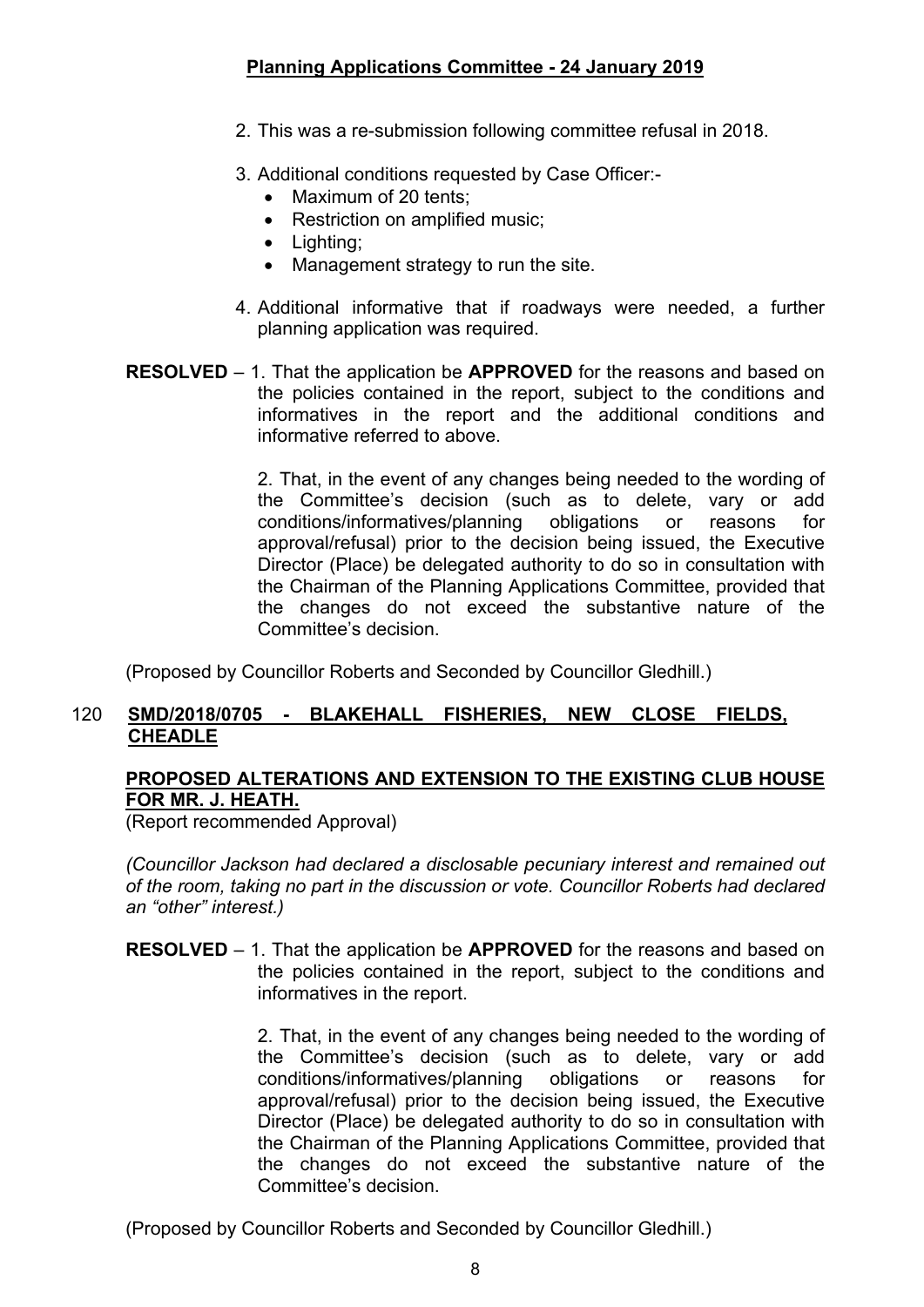# 121 **SMD/2018/0704 - ADDERLEY MILL, ADDERLEY, CHEADLE**

#### **DEMOLITION OF EXISTING BUILDING AND ERECTION OF A PORTAL FRAMED BUILDING FOR WAREHOUSE AND WELFARE FACILITY, ANCILLARY TO THE EXISTING INDUSTRIAL UNIT. CLASS B2/B8 FOR TRUCK AND MARINE CRANES Ltd.**

(Report recommended Approval)

*(Councillor Roberts had declared an "other" interest.)*

- NOTED 1. The existing cottage building was already subject to Planning Permission to demolish. Applicant (Mr. Wain) was present at the meeting and confirmed that the cottage was uneconomical to bring back into use.
	- 2. Additional condition requested for windows to be installed in the new building to counteract the disbenefits to staff using it.
- **RESOLVED** 1. That the application be **APPROVED** for the reasons and based on the policies contained in the report, subject to the conditions and informatives in the report and the additional condition referred to above.

2. That, in the event of any changes being needed to the wording of the Committee's decision (such as to delete, vary or add conditions/informatives/planning obligations or reasons for approval/refusal) prior to the decision being issued, the Executive Director (Place) be delegated authority to do so in consultation with the Chairman of the Planning Applications Committee, provided that the changes do not exceed the substantive nature of the Committee's decision.

(Proposed by Councillor Roberts and Seconded by Councillor Scalise.)

Councillor Riley left the meeting at this point.

# 122 **COUNCIL APPLICATION TO PRUNE TREE PRESERVATION ORDER PROTECTED TREES, ST. CHAD'S CHURCH, THE GREEN, BAGNALL**

*(All Councillors present had declared "other" interests.)*

CONSIDERED – An application by Staffordshire Moorlands District Council to carry out routine maintenance work on protected trees within Area A2 under TPO No. SM.7 as outlined in the Appendix to the report.

RESOLVED – That consent be **GRANTED** for the proposed pruning work, subject to the conditions set out in the report.

(Proposed by Councillor Jebb and seconded by Councillor Jackson.)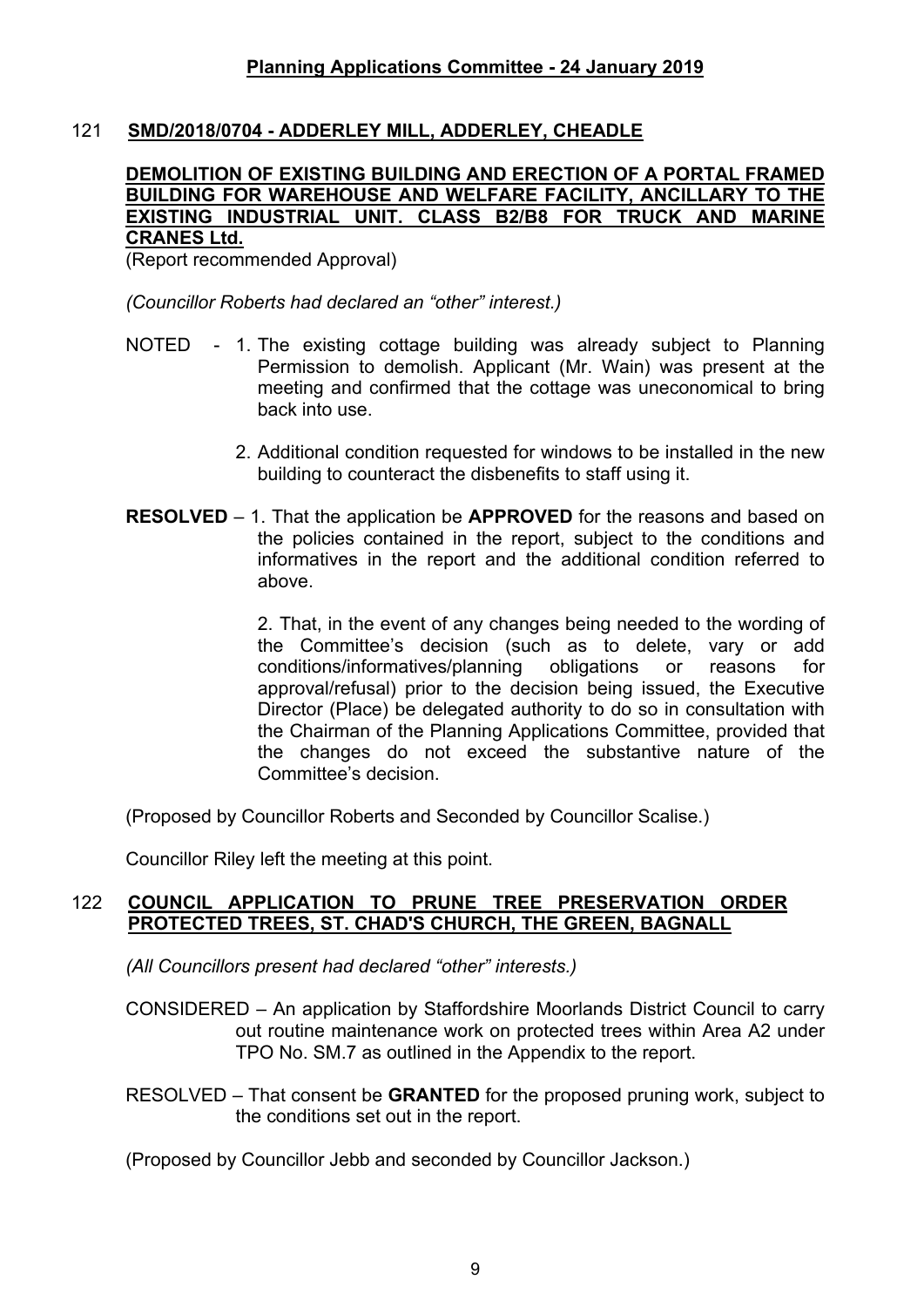# 123 **COUNCIL APPLICATION TO PRUNE TREE PRESERVATION ORDER PROTECTED TREE AT OPEN SPACE AT BALLINGTON VIEW / ASHCOMBE WAY, LEEK**

*(All Councillors present had declared "other" interests.)*

- CONSIDERED An application by Staffordshire Moorlands District Council to carry out routine maintenance work on a protected tree known as T8 under TPO No. SM.13 shown on Appendix B to the report.
- RESOLVED That consent be **GRANTED** for the proposed pruning work, subject to the conditions set out in the report.

(Proposed by Councillor Roberts and seconded by Councillor Lucas.)

# 124 **COUNCIL APPLICATION TO PRUNE TREE PRESERVATION ORDER PROTECTED TREES AT CHRIST CHURCH, HOLLINGTON ROAD, UPPER TEAN**

*(All Councillors present had declared "other" interests.)*

- CONSIDERED An application by Staffordshire Moorlands District Council to carry out routine maintenance work on protected trees protected under TPO No. SM.18.
- RESOLVED That consent be **GRANTED** for the proposed pruning work, subject to the conditions set out in the report.

(Proposed by Councillor Jebb and seconded by Councillor Lucas.)

# 125 **COUNCIL APPLICATION TO PRUNE AND FELL TREE PROTECTION ORDER PROTECTED TREES AT BROUGH PARK, LEEK (REAR OF BADGERS RISE).**

*(All Councillors present had declared "other" interests. Steve Massey had declared an "other" interest and left the room, taking no part in the discussion or vote.)*

- CONSIDERED An application by Staffordshire Moorlands District Council to carry out routine maintenance work on protected trees which were covered by a TPO and identified as T1, T3 and T4 (crown lifting and side pruning) and T2 (felling).
- RESOLVED That consent be **GRANTED** for the proposed pruning and felling work, subject to the conditions set out in the report.

(Proposed by Councillor Lucas and seconded by Councillor Roberts.)

# 126 **APPEALS REPORT**

Ben Haywood presented the report showing:-

- Appeals submitted none
- Appeal decisions received  $-5$ , detailed as follows:-